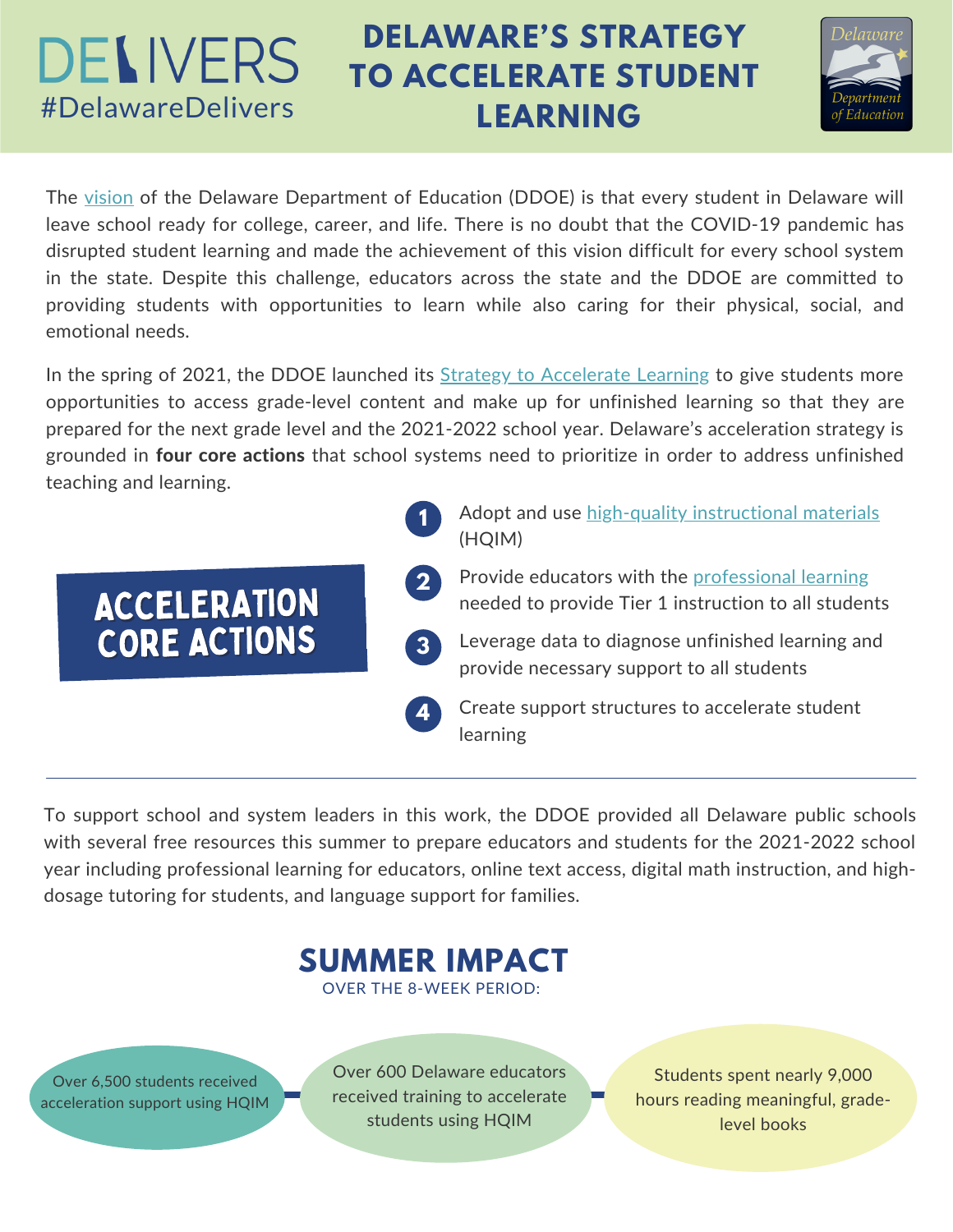# Support for teachers

### ACCELERATION PROFESSIONAL LEARNING

# SUMMER LITERACY

Professional learning for K-5 teachers on high-quality instructional materials grounded in the science of reading

#### OUTCOME:

Over <sup>400</sup> educators received the training necessary to provide students with high-quality reading instruction during the 2021-2022 school year.

"Learning about the science of reading was the most effective thing I learned. I have never taught the eading was the model that<br>| learned. I have never taught the<br>basics of reading the know in order to important for me to know in order to help my struggling readers."

### BOOST **ZEARN PROFESSIONAL** LEARNING

Virtual professional learning for teachers to support the implementation of Zearn this summer and for the 2021-2022 school year

#### OUTCOME:

Nearly <sup>250</sup> educators received the training necessary to provide math instruction this summer and during the 2021-2022 school year.

"This training has taught me how to create <sup>a</sup> space for students to learn and make observations prior to tackling tough math content."

# Support for FAMILIES

### LANGUAGE LINES

One-on-one support for families in their native language

#### OUTCOME:

A total of <sup>608</sup> calls were held with families in 17 languages.

> "Language line is <sup>a</sup> great resource to help our school connect with families in their preferred language. Interpreters are easy to work with, and the service enhances our opportunities to create strong homeschool connections."

# Support for STUDENTS

### ONLINE TEXT ACCESS

#### **SORA**

Online access to books and texts included in the state's top high-quality curriculum

#### OUTCOME:

Over 20,000 books were checked out equating to over 8,600 hours of reading this summer.



### HIGH-DOSAGE TUTORING

### ZEARN SUMMER INTENSIVE SERIES

Free access to Zearn in order to provide students in grades 1-8 with essential math content

#### OUTCOME:

Over 4,000 students received an hour of math acceleration each week this summer through communitybased and summer school programming.

> "I'm good at math now. I did all the missions. I crushed it!"

### READING ASSIST

One-on-one reading instruction for students in grades K-3 who are in the lowest 10% in terms of reading proficiency

#### OUTCOME:

Nearly <sup>500</sup> students across <sup>15</sup> schools received tutoring services this summer.

86% of students who received tutoring showed growth in at least one measure over the course of the six week program.

100% of school personne<sup>l</sup> agree that Reading Assist tutors helped mitigate summer learning loss.

### **BACK TO BASICS**

stu Lite tu it teracy and math tutoring to place<br>udents on a path t students on a path to achieve grade-<br>level content level content

#### OUTCOME:

Over 2,300 students across <sup>13</sup> s ervices this summer. school systems received tutoring

"Thank you for all your help and dedication. I feel that our daughter will be better prepared for math going into 2nd grade."

# [COMMUNITY-BASED](https://www.google.com/maps/d/u/0/edit?hl=en&mid=1BMbSxNw6vALt9qu6GXALzqI7C8oPMcL4&ll=39.19889475213567%2C-74.84196947116644&z=9)

، 37<br>rece 37 cr<br>ecei <sup>,</sup> community-based organizations<br>ceived math.......... to provide local tutoring services received math and literacy training across Delaware

#### OUTCOME:

these community-based N e arly <sup>300</sup> staff members from organizations received literacy nea anc earl nd/ a d/or math training, and provided quality tutoring this summer. nearly 1,800 students with high-